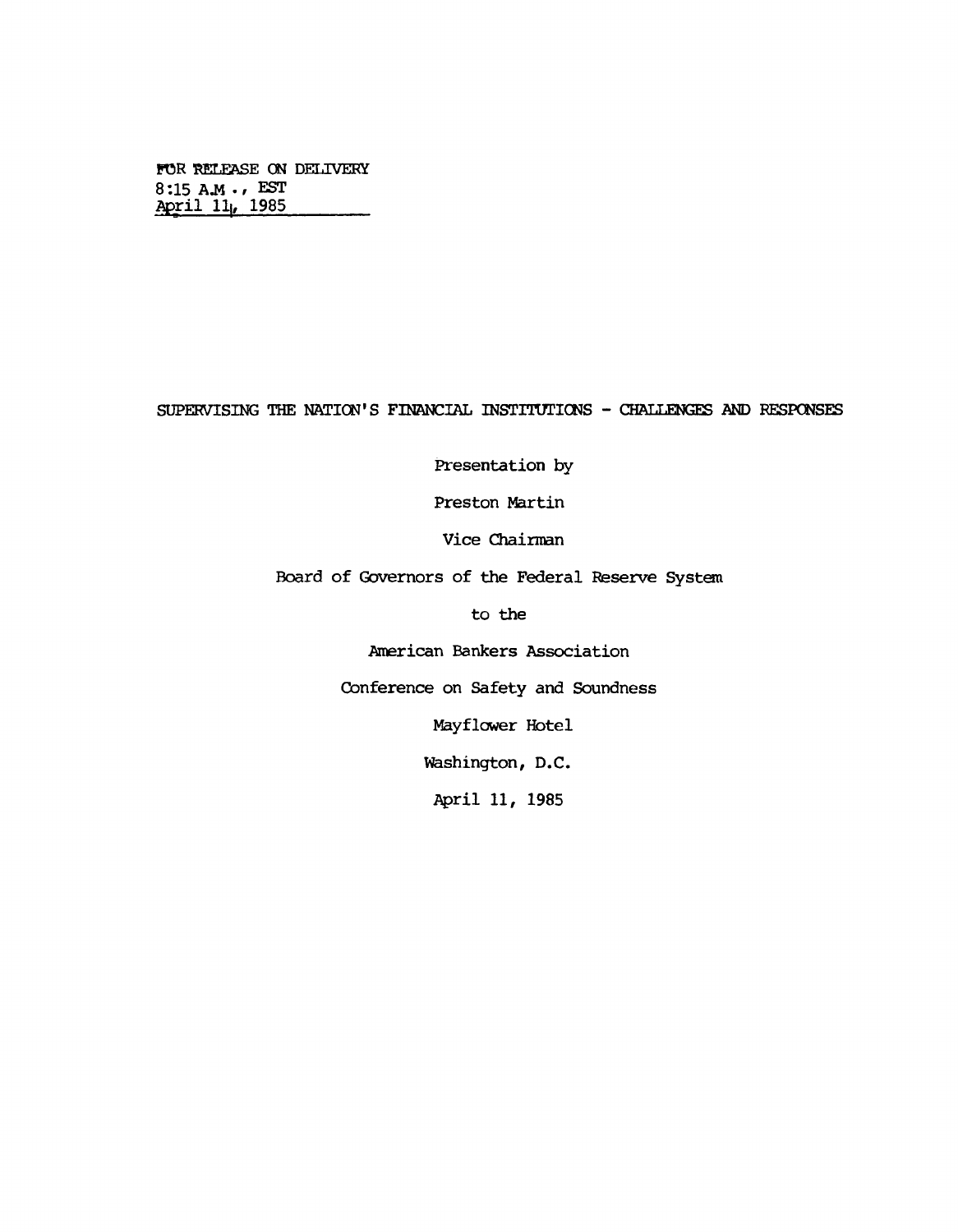**Supervising the Nation's Financial Institutions - Challenges and Responses Presentation by Preston Martin to the American Bankers Association Conference on Safety and Soundness at the Mayflower Hotel Washington, D.C. April 11, 1985**

**Deregulation of banks, thrifts, and other financial institutions has brought a cornucopia of services for corporate and individual consumers and a bushel basket of challenges and headaches for bankers and for government officials who are charged with supervising banks and bank holding companies. Business now has cash management services, camiercial paper, and even some aspects of investment banking; government has electronic payments, bookentry, and other services; and households have insurance, discount brokerage, an impressive array of savings instruments, and credit availability once only the prerogative of the wealthy. The entry into banking of retailers, Wall Street, and insurance firms fran outside the banking industry has blurred industry lines and affected gross margins. The public benefits when pricing for services more nearly reflects market forces, but the responsible governmental officials should be alert to the altered profitability of carpeting institutions and what that portends for adequacy of capital and of liquidity.**

**Narrower margins in financial services have pushed management to seek volume on the one hand and, on the other, riskier assets, which have the appearance or the potential of filling the profitability gap. Take discount brokerage. Is this service likely to develop an adequate return on needed investment or is it rather a low return or no return**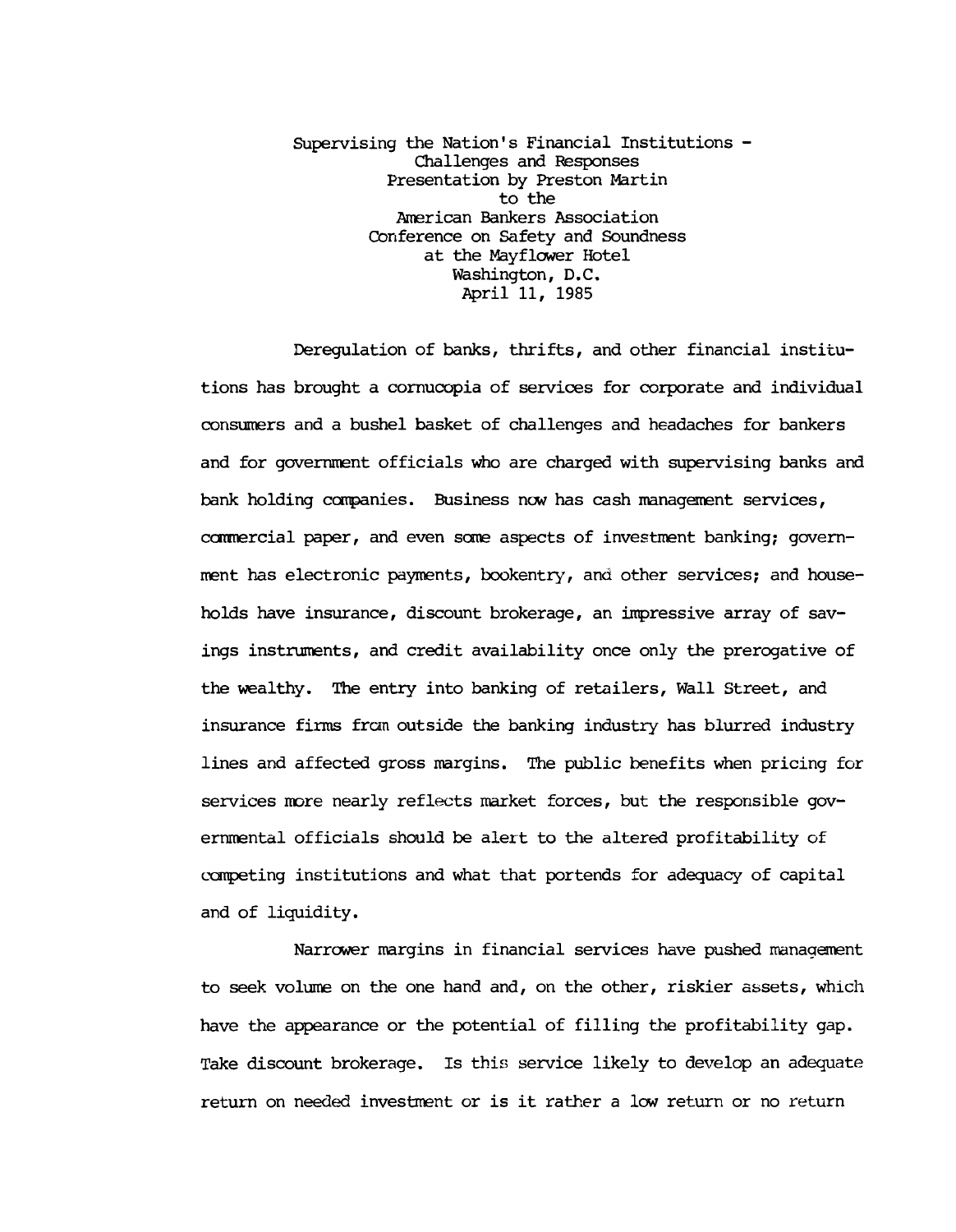**means to hold or expand market share? Or take a non-bank bank. When it is difficult to make a marginal, but full service branch profitable, hew do you earn on a costly to establish limited facility? Limited in service to squeeze through the loophole, and expensive to establish in another state, the non-bank bank is as costly as a World War II beachhead on an enemy island. It may take a touch of genius to make a nonbank bank profitable on a cost accounting basis.**

**And, management cannot lose sight of its most basic objective, long-run profitability, in its effort to diversify its "products" or its willingness to undergo short-term operating losses to achieve limited interstate banking.**

**Moreover, bankers and thrift institution managers have to seek profitability and growth in an economy in which disinflation appears here to stay for the foreseeable future. Just as some U.S. manufacturers are virtually drowning in a flood of inports, U.S. bankers find their markets undercut by the price competition from foreign-based lenders. Technological change is also increasing at an apparently increasing rate, forcing financiers to invest very substantial funds into systems for which the return on investment is uncertain.**

**One effect of disinflation, deposit deregulation, diversification, and even deflation— in commodities, energy assets, housing values, foreign assets, and farm land— is on perceptions of asset quality. Old views are challenged. In addition, today's economic**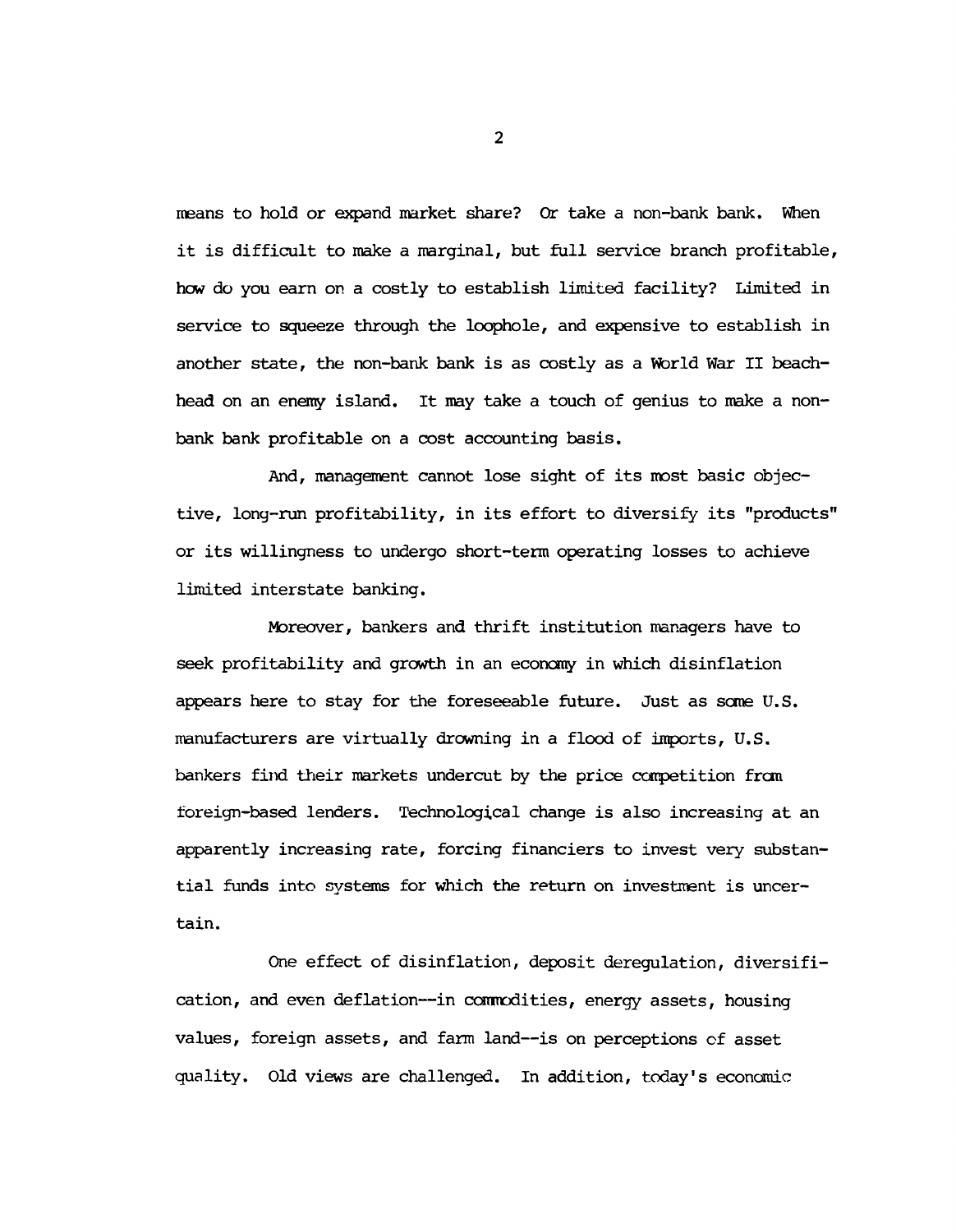**expansion has bypassed whole regions and industries here and abroad. Foreign competition has driven seme U.S. industries and certain U.S. agriculture down to depression levels. Maintaining loan portfolio quality is thus complicated not only by internal factors to the banking industry but also by forces exogeneous to the lending process.**

**It is therefore not hyperbole to characterize these tines as revolutionary for banking. Success, even survival, depends upon adherence to the classic virtues, upon quality assurance structures and upon the integrity of the management by objective process. Beware the executive who says, "I'm not a banker anymore, I'm a manager!" Or even worse, "I'm an information manager!"**

**Unqualified growth as management by objective, "M.B.O.", overemphasized by any institution is the leading indicator of future failure. Obsession with growth as virtually the sole objective expressed at all levels of management is impossible to reconcile with high quality assurance. Grcwthmanship makes monitoring and control down the line inpossible. Management must focus on the vital documentation of policies and controls in credit extension and asset acquisition, and on the "three Rs"— review, review, and review. I observe with satisfaction changed thinking in commercial bank management with regard to the need for a more senior executive, for a senior management group, and for board connittees to control the review of credit decisions. This particular function is so inportant that we, and you, must more carefully analyze those controls. Your internal auditor and your**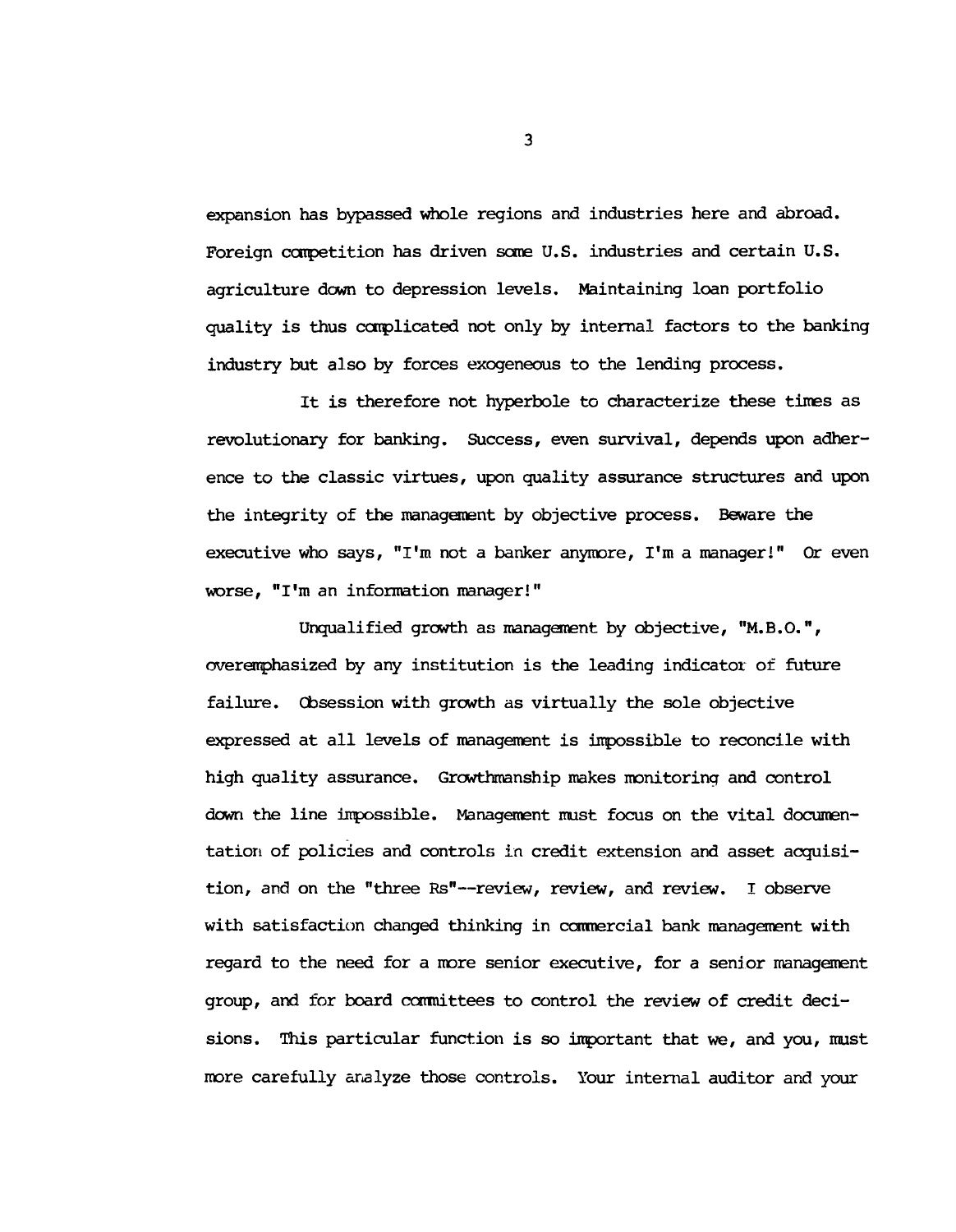**CPA firm are in a strategic position to do that, on a periodic basis, by the evaluation of procedures, policies, and objectives which lead to quality of assets.**

**These are a few of the challenges to management. Let me turn now to the governmental examiners and supervisors who, on the other side, cannot afford to reduce their consideration of the safety and soundness of the financial system and of the integrity of each institution. A subset of governmental objectives, an important one, is the responsibility of the banking agencies, particularly the Federal Reserve, for the integrity of the whole of "banking" or of payments system institutions. Forms of organizations are growing more complex with affiliates and subsidiaries and joint ventures. As the institutional asset structure becomes more diversified, it is imperative that the examination process allocate more resources toward measuring and analyzing the quality of assets and somewhat less toward the most technical aspects of compliance. This is not to abandon the review of potential conflicts of interest, tendencies toward market concentration, financial disclosure, consumer protection, and other public concerns, but rather to suggest additions to the review process.**

**Today's dynamic environment demands greater focus upon controls. We see increased roles to be played by senior management, internal auditors, and CPAs. How will these supervisory roles be accomplished? First, there must be an increase in the number of qualified, experienced bank auditors and supervisory examiners, and an**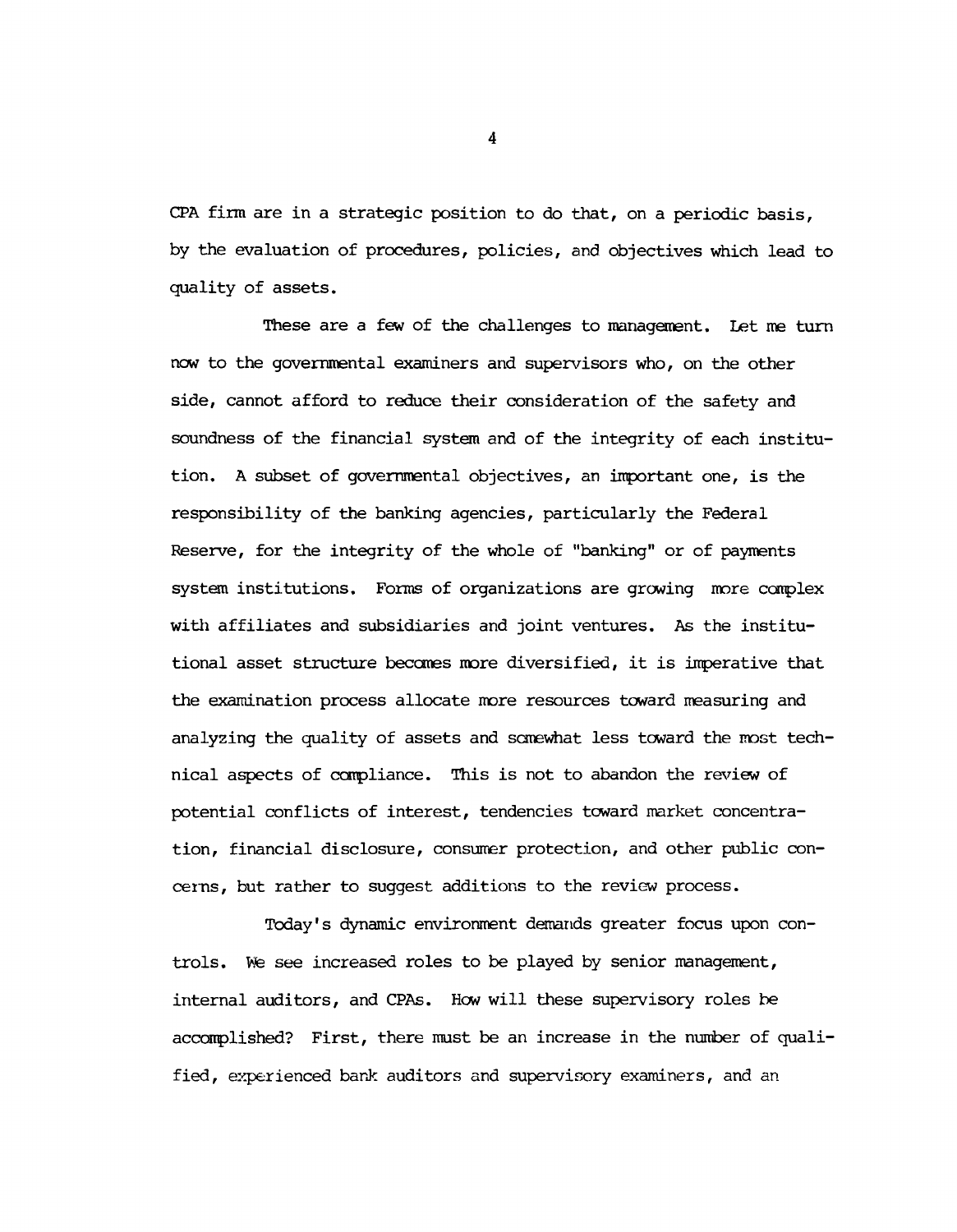**accentuation of the use of information management techniques to delimit the scope of examinations and to flush out those areas of particular risk in the institution being examined. Secondly, the accounting profession is compelled to assume a more "examinational" role, one which emphasizes high relative risks within an audited institution.**

**Yet the control augmentations I have enumerated may not suffice. I want to raise the radical notion that it is time for the industry and regulatory bodies, both federal and state, to investigate with seriousness the feasibility of seme kind of "peer review" or self governance. It is time that all of us consider hew the known short-run trends in risk taking— known, that is, to the management within the banking industry and within the thrift industry— can be sourced, delved into in the examination and the CPA auditing process, to accomplish a new quality of supervision. As a first step, let us today look at peer review techniques in two of the most highly controversial business areas: peer review in the accounting profession, and peer review in the nuclear power industry.**

**In the accounting profession, the American Institute of Certified Public Accountants, in its SBC Practice Section, has designated a Public Oversight Board (POB). Its board members are drawn from industry leadership— for exanple, Arthur M. Wood, former chairman and CEO of Sears— from government and from academic accountancy; the SEC Practice Section's Executive Committee has membership from a wide variety of firms in the accounting profession, and it utilizes** a **small permanent staff.**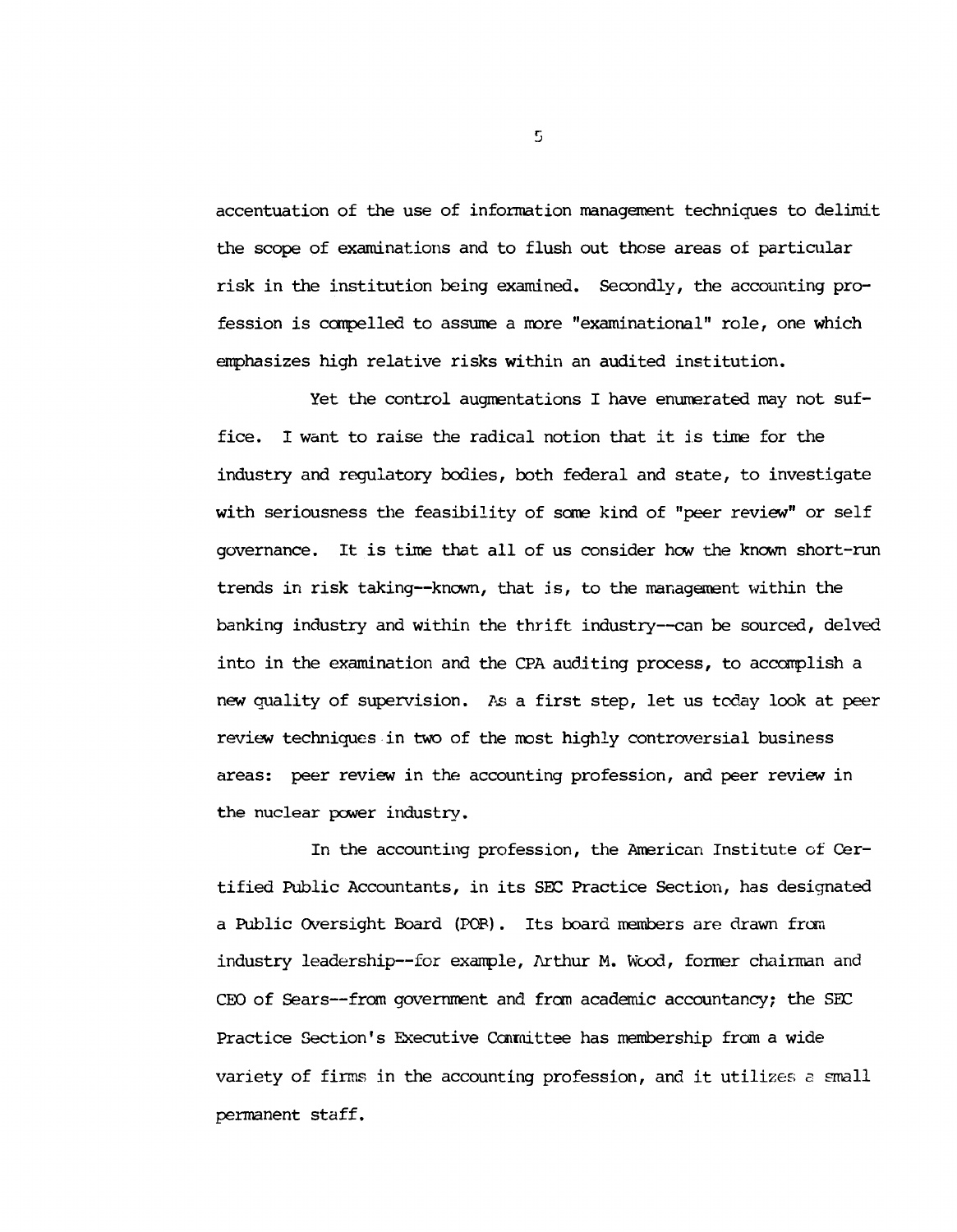**Between 100 and 200 firms are reviewed each year, on a threeyear cycle. The imposition of sanctions by one or another of the POB has been notable by its absence, and the Congressional hearings before the Dingell Subcommittee have recently reviewed this amission at sane length. Nevertheless, the accounting profession should be caimended for its voluntary effort conducted by a professional organization and aimed at improving the quality of the auditing process. The methodology includes establishing professional standards for quality control and testing each firm's ccnpliance with those standards. The strength of peer review lies in its reach, at one time or another touching every major accounting firm. The tests must include review of the supervision and review of an audit engagement. How did the CPA conduct its audit? What asset tests were performed? The exit conference following a peer review provides the opportunity for the firm under scrutiny and** the POB reviewer to exchange ideas, particularly those stemming from **the successful auditing done by carpeting firms.**

**Despite the failures in auditing which have been widely discussed, I believe that peer review in the accounting profession has had a widespread salutary effect upon practices and upon quality control in that profession; that is, the more numerous audit "successes." The question naturally springs to try mind as to hew such a process might be applicable to banking.**

Admittedly, the answer is not clear. Would the banking in**dustry voluntarily set up a board to do its own reviews, limited, say,**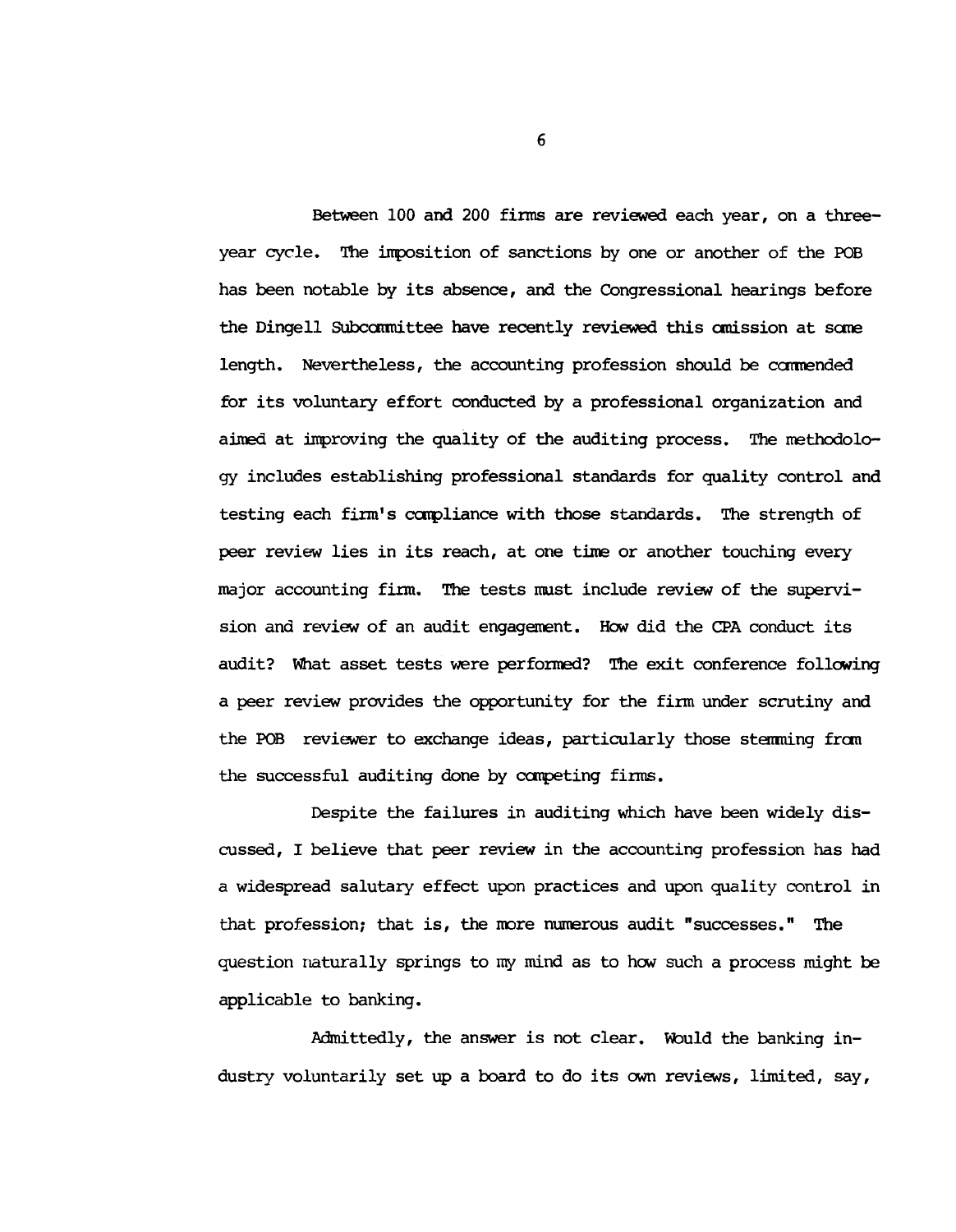**to quality control in the lending process or asset acquisition of a given banking institution? Would any commercial bank voluntarily submit itself to the review of any of its practices or results by a group made up in the fashion of the POB ? Obviously, the intrusion of competitive factors and the confidentiality of information roust be considered, as must qualitative differences between quality control in bank lending as compared to quality control in accounting procedures. But, could a board be set up voluntarily which would serve as a source of information to governmental supervisors when they set up of the scope of their own examinations of banking firms?**

**However, banking is an art, a management process, not a profession. Let us turn, therefore, to a controversial management operating area, one which has been subject to the extremes of criticism and praise over the past six years; namely, the nuclear electric utility industry. This industry maintains the Institute of Nuclear Power Operations (INPO) to promote inproved safety and reliability in the operation of controversial nuclear plants. INPO does not aspire to the governmental review and oversight of the U.S. Nuclear Regulatory** Commission (NRC). However, INPO has a record of accomplishment as a **self-regulatory, virtually a peer review, process. Indeed, INPO has gone a step further in receiving the endowment of the industry of authority to bring pressure for change upon individual members at individual plants. The eight members of the INPO steering ccranittee represent nuclear electric utilities from each region of the country. Its**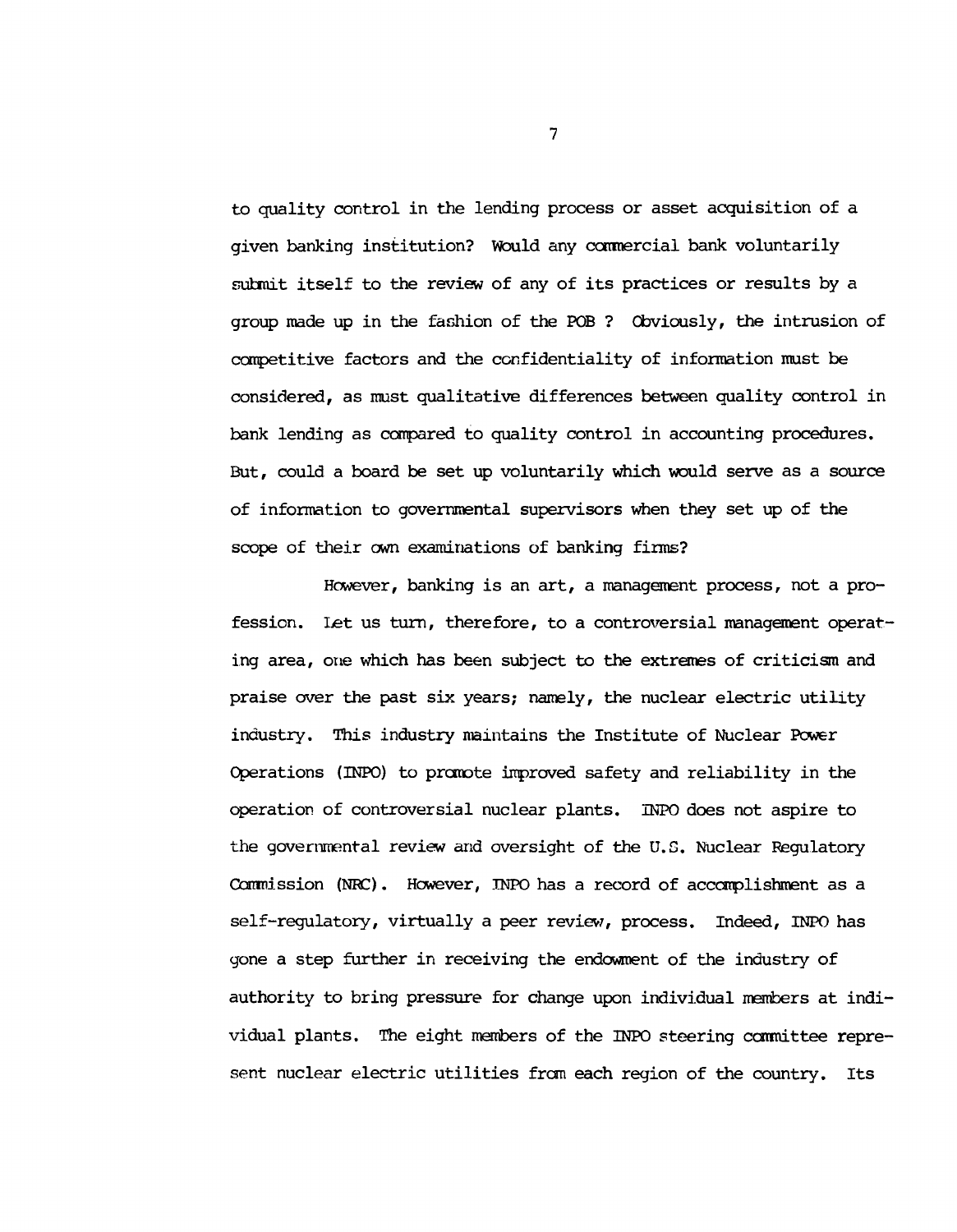**board of directors is likewise composed of utility executives, as is the president of the Institute. An advisory council of professionals from outside the industry draws from academe, science, industry, and the health professions. INPO's objectives embrace items which are, of course, not strictly comparable to the banking industry, but its mission encourages excellence, promotes the exchange of information and good practices among its members and, indeed, provides guidance for members' use in training and operations. The emphasis is to "assist member utilities in implementing their own improvements rather than attempting to preempt their management responsibility."\***

**A further activity is the Institute's analysis of nuclear power plant events, whether those occur in the construction, testing, or operation of nuclear plants. The information and conclusions derived from such an analysis are disseminated to members and participants. Perhaps more interesting is that onsite reviews of member institution plants are conducted and, in those reviews, corrective actions are stimulated as part of an ongoing evaluation program.**

**Vihile such details of the POB and the Institute of Nuclear Power Operations peer review would have to be studied, I think that the necessity of better, more effective supervision in today's high-risk, high-exposure financial world demands serious consideration of ways to draw on industry knowledge in measuring the quality of assets in corrmercial banking and in the thrift industry through an approach similar to the POB.**

**<sup>\*</sup> Institutional Plan for the Institute of Nuclear Power Operations, May 1983, page 4.**